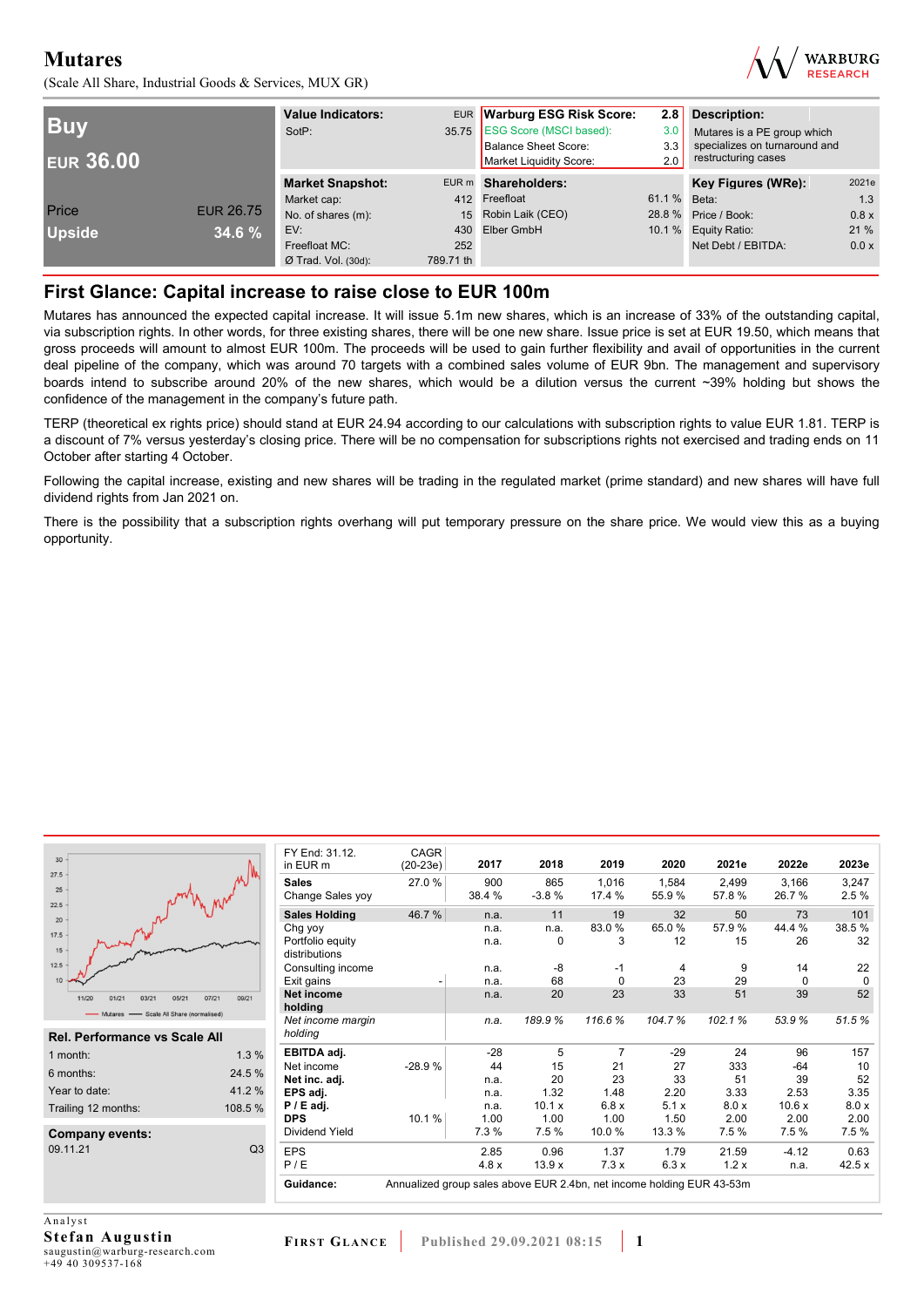



# **Company Background**

- Mutares was co-founded in 2008 by CEO Robin Laik.
- Mutares invests in small/midcap (sales 50-500m) companies in special situations and manages the turnaround with its own consultants
- Consolidated sales increased from EUR 60m in 2010 to above EUR 1.6bn in 2020 as the company made more than 70 transactions
- Mutares has consistently paid a dividend and targets a base dividend of EUR 1.0. The dividend yield has exceeded 5% over the past five years.
- The company issued a bond in 2020 with a nominal value of EUR 80m to accelerate growth as the Covid pandemic gave rise to unique investment opportunities

# **Competitive Quality**

- With around 70 consultants, who are turnaround specialists, at the end of 2020, Mutares has established a European network of offices enabling the generation of synergies across its portfolio holdings.
- European small-midcap special situations management is a niche market with limited competition
- Management and board members hold significant stakes of outstanding shares
- For FY 23 Mutares targets annual consolidated sales of EUR 5bn, which translates into a holding profit of EUR 200m including exit gains.

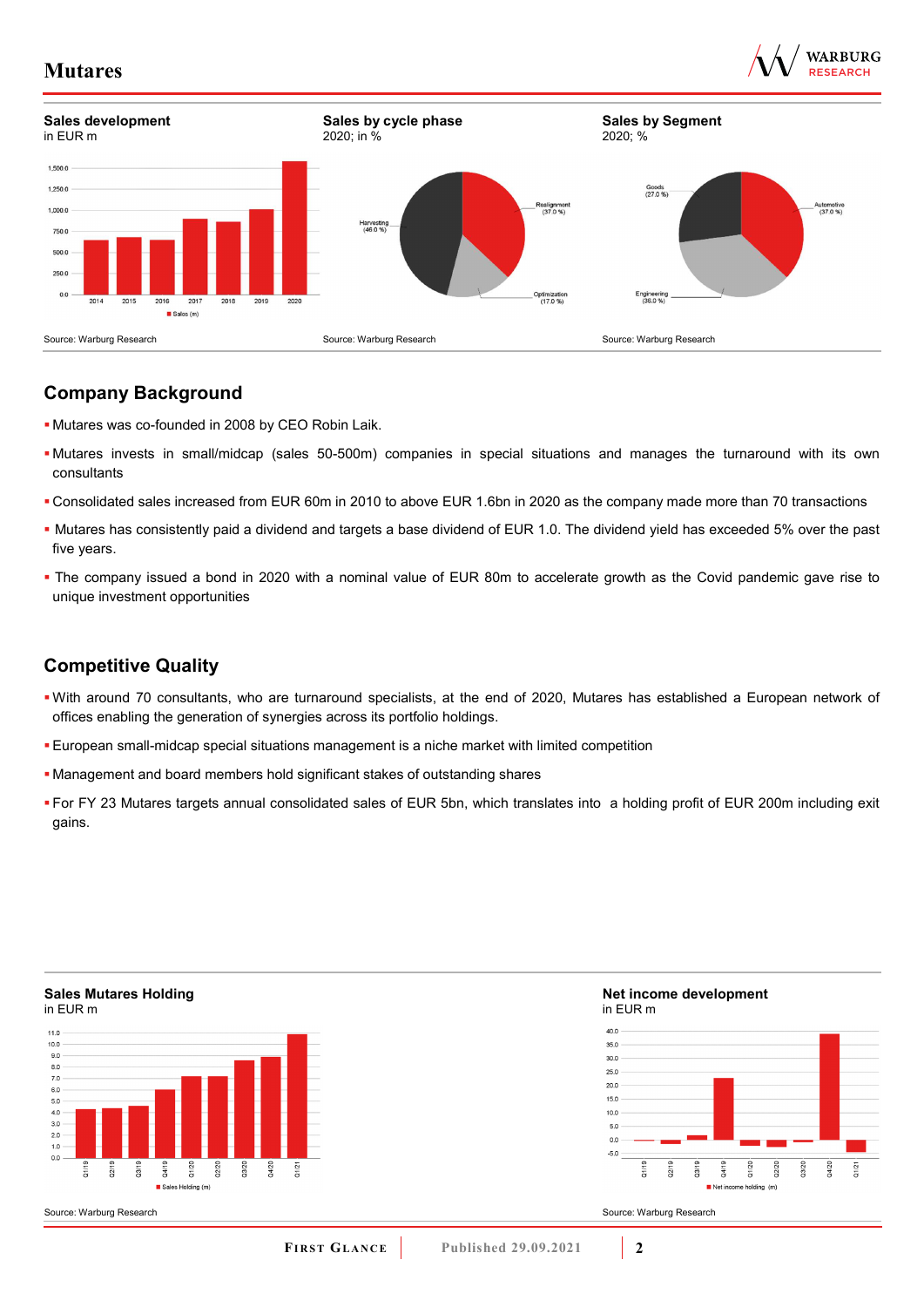| Sum of the parts                  |           |           |                      |                                |              |     |             |            |
|-----------------------------------|-----------|-----------|----------------------|--------------------------------|--------------|-----|-------------|------------|
| <b>Net Asset Value</b>            |           |           |                      | all Warburg Research estimates |              |     |             |            |
| Company                           | exit date | sales Wre | <b>EBITDA</b> margin | EBITDA / EBIT                  | Exit mutiple | EV  | probability | <b>NPV</b> |
| Balcke-Dürr Group                 | 2024      | 70        | 6%                   | 4,2                            | 6,0          | 25  | 25%         | 5,0        |
| <b>BEXity</b>                     | 2025      | 200       | 3%                   | 6,2                            | 9,0          | 56  | 35%         | 14,3       |
| Repartim (Carglas Maison)         | 2026      | 42        | 7%                   | 2,9                            | 7,0          | 21  | 10%         | 1,1        |
| Donges Group                      | 2023      | 200       | 8%                   | 16,0                           | 7,0          | 112 | 60%         | 57,4       |
| Donges Group (Nordic)             | 2021      | 200       | 6%                   | 11,0                           | 6,0          | 66  | 75%         | 49,5       |
| <b>Elastomer Solutions Group</b>  | 2023      | 36        | 7%                   | 2,5                            | 6,0          | 15  | 25%         | 3,2        |
| Exi (Ericcson Services Italia)    | 2026      | 45        | 6%                   | 2,7                            | 8,0          | 22  | 10%         | 1,5        |
| Ganter                            | 2026      | 100       | 7%                   | 7,0                            | 7,0          | 49  | 10%         | 3,3        |
| Gemini Rail Group                 | 2024      | 110       | 8%                   | 8,8                            | 8,0          | 70  | 25%         | 13,9       |
| iinovis group (Valmet Automotive) | 2026      | 55        | 5%                   | 2,8                            | 5,0          | 14  | 10%         | 0,9        |
| keeeper                           | 2024      | 140       | 12%                  | 16,8                           | 9,0          | 151 | 35%         | 41,8       |
| Kico Group                        | 2026      | 220       | 10%                  | 22,0                           | 6,0          | 132 | 25%         | 22,3       |
| La Rochette                       | 2026      | 120       | 10%                  | 12,0                           | 7,0          | 84  | 25%         | 14,2       |
| Lacroix & Kress / Plati           | 2026      | 160       | 8%                   | 13,0                           | 7,0          | 91  | 25%         | 15,3       |
| Lapyere                           | 2026      | 750       | 8%                   | 60,0                           | 7,0          | 570 | 10%         | 38,5       |
| LMS (Magna)                       | 2026      | 450       | 6%                   | 27,0                           | 6,0          | 162 | 10%         | 10,9       |
| Clecim (Primetals)                | 2026      | 55        | 9%                   | 5,0                            | 7,0          | 35  | 10%         | 2,3        |
| Primo TECS (Tekfor)               | 2026      | 160       | 7%                   | 11,2                           | 6,0          | 67  | 25%         | 11,3       |
| Royal de Boer / Japy Tech         | 2026      | 50        | 10%                  | 5,0                            | 7,0          | 35  | 10%         | 2,4        |
| Sabo                              | 2026      | 25        | 10%                  | 2,5                            | 8,0          | 20  | 25%         | 3,4        |
| <b>SFC Solutions</b>              | 2026      | 180       | 8%                   | 14,4                           | 6,0          | 86  | 25%         | 14,6       |
| Terranor (Nordic Road Services)   | 2026      | 170       | 9%                   | 15,3                           | 7,0          | 107 | 25%         | 18,1       |

**345,1**

|                                        | 2020           | 2021e | 2022e          | 2023e |
|----------------------------------------|----------------|-------|----------------|-------|
| Sum of the Parts (EURm)                |                |       |                |       |
| Consulting revenues                    | 31,9           | 50,4  | 72,8           | 100,7 |
| Consulting profit (EBITDA)             | 3,7            | 9,0   | 14,5           | 21,6  |
| <b>WACC</b>                            |                |       |                | 8,2%  |
|                                        |                |       | T <sub>V</sub> | 264   |
| Equity distributions                   | 12             | 15,0  | 26,0           | 32,0  |
| <b>WACC</b>                            |                |       |                | 8,2%  |
|                                        |                |       | <b>TV</b>      | 391   |
| (+) NPV portfolio                      |                | 345   |                |       |
| (-) Discounted TV equity distributions |                | 334   |                |       |
| NPV portfolio surplus                  |                | 11,1  |                |       |
| Exits                                  |                |       |                |       |
| Cenpa                                  | $\overline{2}$ |       |                |       |
| Enterprise Value / CF                  | 2,0            | 35,1  | 40,5           | 654,8 |
| <b>Discounted values</b>               | 2,0            | 35,1  | 37,4           | 559,4 |
| Discounted sum EV/CF                   |                | 631,9 |                |       |
| Debt                                   |                | 80    |                |       |
| Cash                                   |                | 41,9  |                |       |
| Other debt like items                  |                | 39,8  |                |       |
| <b>Equity Value</b>                    |                | 554   |                |       |
| Number of shares outstanding           |                | 15,5  |                |       |
| Fair value per share (EUR)             |                | 35,8  |                |       |
|                                        |                |       |                |       |

As debt we deduct the outstanding bond and given guarantees

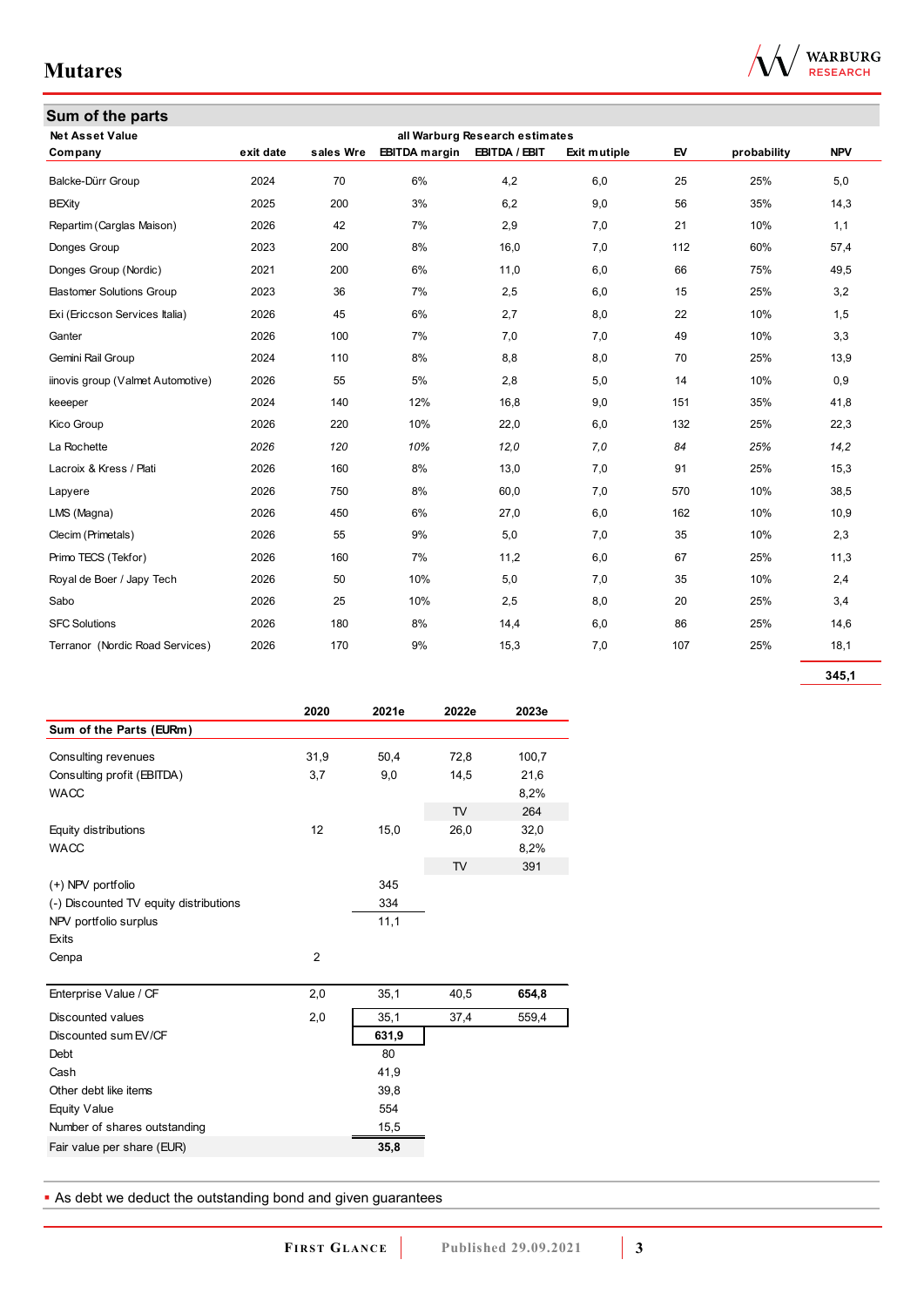

| Valuation                           |        |               |        |        |         |        |        |
|-------------------------------------|--------|---------------|--------|--------|---------|--------|--------|
|                                     | 2017   | 2018          | 2019   | 2020   | 2021e   | 2022e  | 2023e  |
| Price / Book                        | 1.3x   | 1.1x          | 0.8x   | 0.9x   | 0.8x    | 1.0x   | 1.1x   |
| Book value per share ex intangibles | 8.43   | 8.99          | 8.17   | 7.38   | 27.36   | 21.24  | 19.87  |
| EV / Sales                          | 0.4 x  | 0.3x          | 0.4 x  | 0.3x   | 0.2 x   | 0.2x   | 0.2x   |
| EV / EBITDA                         | 5.6x   | 5.5x          | 4.6x   | 3.6x   | 0.9x    | 5.8x   | 3.6x   |
| EV / EBIT                           | 9.4x   | 14.0x         | 14.0x  | 12.5x  | 1.4x    | n.a.   | 21.0x  |
| EV / EBIT adj.*                     | 9.4 x  | 14.0x         | 14.0x  | n.a.   | n.a.    | n.a.   | 21.0x  |
| $P$ / FCF                           | n.a.   | n.a.          | n.a.   | n.a.   | 4.9x    | n.a.   | 14.5x  |
| P/E                                 | 4.8x   | 13.9x         | 7.3x   | 6.3x   | 1.2x    | n.a.   | 42.5x  |
| $P / E$ adj.*                       | n.a.   | 10.1 $\times$ | 6.8x   | 5.1x   | 8.0 x   | 10.6x  | 8.0 x  |
| Dividend Yield                      | 7.3%   | 7.5%          | 10.0 % | 13.3 % | 7.5%    | 7.5%   | 7.5%   |
| FCF Potential Yield (on market EV)  | 20.1 % | 17.1 %        | 21.5 % | 28.2 % | 109.9 % | 17.1 % | 27.9 % |
| *Adjustments made for: -            |        |               |        |        |         |        |        |

## **Company Specific Items**

|                                | 2017 | 2018    | 2019   | 2020    | 2021e   | 2022e  | 2023e  |
|--------------------------------|------|---------|--------|---------|---------|--------|--------|
| Sales Holding                  | n.a. |         | 19     | 32      | 50      | 73     | 101    |
| Portfolio equity distributions | n.a. |         |        | 12      | 15      | 26     | 32     |
| Exit gains                     | n.a. | 68      |        | 23      | 29      |        | 0      |
| Net income holding             | n.a. | 20      | 23     | 33      | 51      | 39     | 52     |
| adj. EBITDA holding            | n.a. | $-18$   |        | 5       | 12      | 18     | 25     |
| Income investments holding     | n.a. | 44      | 22     | 35      | 44      | 26     | 32     |
| Chg yoy                        | n.a. | n.a.    | 83.0 % | 65.0 %  | 57.9 %  | 44.4 % | 38.5 % |
| Net income margin holding      | n.a. | 189.9 % | 116.6% | 104.7 % | 102.1 % | 53.9 % | 51.5 % |
| Consulting income              | n.a. | -8      | - 1    | 4       | 9       | 14     | 22     |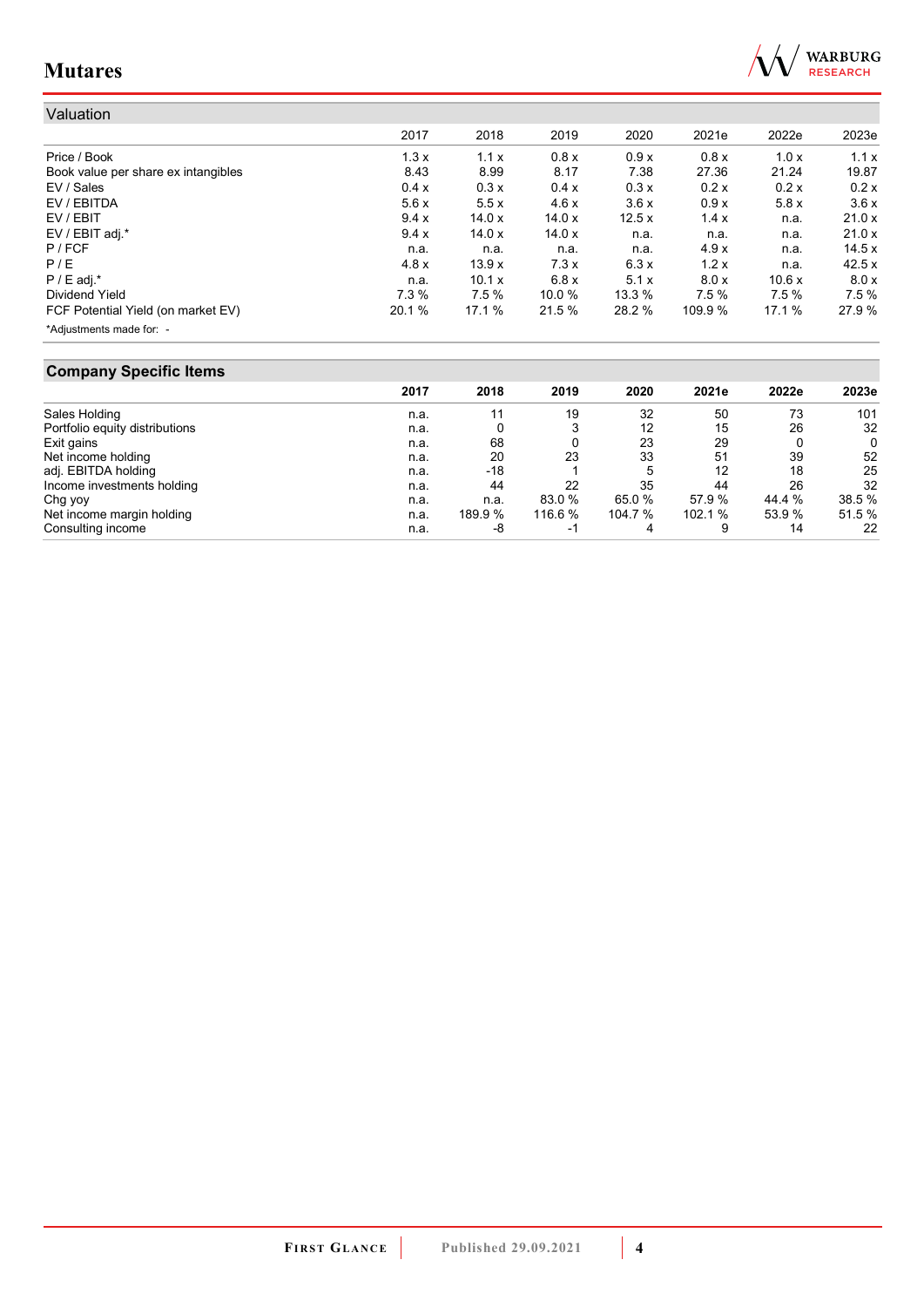

## **Consolidated profit & loss**

| In EUR m                                         | 2017     | 2018        | 2019           | 2020         | 2021e    | 2022e        | 2023e    |
|--------------------------------------------------|----------|-------------|----------------|--------------|----------|--------------|----------|
| <b>Sales</b>                                     | 900      | 865         | 1,016          | 1,584        | 2,499    | 3,166        | 3,247    |
| Change Sales yoy                                 | 38.4 %   | $-3.8%$     | 17.4 %         | 55.9%        | 57.8 %   | 26.7%        | 2.5%     |
| Increase / decrease in inventory                 | $-4$     | 0           | $-4$           | $-23$        | 0        | 0            | $\Omega$ |
| Own work capitalised                             | $\Omega$ | $\Omega$    | $\Omega$       | $\mathbf{0}$ | $\Omega$ | $\mathbf 0$  | $\Omega$ |
| <b>Total Sales</b>                               | 896      | 865         | 1.012          | 1,561        | 2.499    | 3,166        | 3,247    |
| Material expenses                                | 570      | 532         | 623            | 975          | 1,574    | 2,058        | 2,078    |
| <b>Gross profit</b>                              | 326      | 333         | 389            | 586          | 925      | 1,108        | 1,169    |
| Gross profit margin                              | 36.2%    | 38.5%       | 38.3%          | 37.0%        | 37.0%    | 35.0%        | 36.0%    |
| Personnel expenses                               | 252      | 245         | 292            | 424          | 725      | 950          | 942      |
| Other operating income                           | 156      | 107         | 119            | 241          | 293      | 371          | 381      |
| Other operating expenses                         | 164      | 146         | 138            | 261          | 19       | 434          | 451      |
| Unfrequent items                                 | 0        | $\mathbf 0$ | $\mathbf 0$    | $\mathbf 0$  | 0        | $\mathbf 0$  | $\Omega$ |
| <b>EBITDA</b>                                    | 67       | 49          | 79             | 143          | 474      | 96           | 157      |
| Margin                                           | 7.5%     | 5.7%        | 7.8%           | 9.0%         | 19.0%    | 3.0%         | 4.8%     |
| Depreciation of fixed assets                     | 27       | 30          | 53             | 102          | 162      | 142          | 130      |
| <b>EBITA</b>                                     | 40       | 19          | 26             | 41           | 312      | $-47$        | 27       |
| Amortisation of intangible assets                | 0        | $\Omega$    | 0              | 0            | 0        | 0            | 0        |
| Goodwill amortisation                            | $\Omega$ | $\Omega$    | $\Omega$       | $\mathbf{0}$ | $\Omega$ | $\Omega$     | $\Omega$ |
| <b>EBIT</b>                                      | 40       | 19          | 26             | 41           | 312      | $-47$        | 27       |
| Margin                                           | 4.4%     | 2.2%        | 2.6%           | 2.6%         | 12.5%    | $-1.5%$      | 0.8%     |
| EBIT adj.                                        | 40       | 19          | 26             | $-130$       | $-88$    | $-47$        | 27       |
| Interest income                                  | 3        | 1           | $\overline{2}$ | 4            | 1        | $\mathbf{1}$ | 1        |
| Interest expenses                                | 8        | 5           | 11             | 28           | 18       | 18           | 18       |
| Other financial income (loss)                    | 0        | $\Omega$    | $\Omega$       | $\Omega$     | 38       | $\Omega$     | $\Omega$ |
| <b>EBT</b>                                       | 35       | 15          | 17             | 17           | 333      | $-64$        | 10       |
| Margin                                           | 3.9%     | 1.7%        | 1.6%           | 1.1%         | 13.3%    | $-2.0%$      | 0.3%     |
| <b>Total taxes</b>                               | $-8$     | 3           | $\Omega$       | $-3$         | $\Omega$ | $\Omega$     | $\Omega$ |
| Net income from continuing operations            | 44       | 12          | 17             | 20           | 333      | $-64$        | 10       |
| Income from discontinued operations (net of tax) | 0        | $\Omega$    | $\mathbf 0$    | $\mathbf 0$  | 0        | $\Omega$     | $\Omega$ |
| Net income before minorities                     | 44       | 12          | 17             | 20           | 333      | $-64$        | 10       |
| Minority interest                                | $\Omega$ | $-3$        | $-4$           | $-7$         | 0        | $\Omega$     | $\Omega$ |
| <b>Net income</b>                                | 44       | 15          | 21             | 27           | 333      | $-64$        | 10       |
| Margin                                           | 4.9%     | 1.7%        | 2.0%           | 1.7%         | 13.3%    | $-2.0%$      | 0.3%     |
| Number of shares, average                        | 15       | 15          | 15             | 15           | 15       | 15           | 15       |
| <b>EPS</b>                                       | 2.85     | 0.96        | 1.37           | 1.79         | 21.59    | $-4.12$      | 0.63     |
| EPS adj.                                         | n.a.     | 1.32        | 1.48           | 2.20         | 3.33     | 2.53         | 3.35     |
| *Adjustments made for:                           |          |             |                |              |          |              |          |

**Guidance: Annualized group sales above EUR 2.4bn, net income holding EUR 43-53m**

100.0%

90.0%

80.0%

70.0%

60.0%

50.0 %

40.0%

30.0%

20.0%

10.0%

 $0.0 %$ 

## **Financial Ratios**

| 2017     | 2018    | 2019    | 2020     | 2021e  | 2022e  | 2023e    |
|----------|---------|---------|----------|--------|--------|----------|
| 92.1%    | 94.3 %  | 91.8 %  | 89.5 %   | 81.0%  | 97.0 % | 95.2%    |
| 0.4x     | 13.4 x  | 2.0 x   | 1.0x     | 11.4 x | n.a.   | n.a.     |
| 8.5x     | 9.6x    | 7.2x    | 5.1x     | 26.3 x | 5.3x   | 8.7 x    |
| $-23.7%$ | 18.9%   | $0.0\%$ | $-16.6%$ | 0.0%   | 0.0%   | $0.0 \%$ |
| 35.3%    | 127.0 % | 91.2 %  | 115.6 %  | 9.3%   | n.m.   | 318.1 %  |
| n.a.     | n.a.    | n.a.    | n.a.     | n.a.   | n.a.   | n.a.     |
|          |         |         |          |        |        |          |





#### **Operating Performance** in %



## **Performance per Share**

1100.0%

100.0 %

 $800.0%$ <br>700.0 %

600.0%

500.0%

400.0 %<br>400.0 %

200.0 %

 $0.0%$ 

 $-100.0%$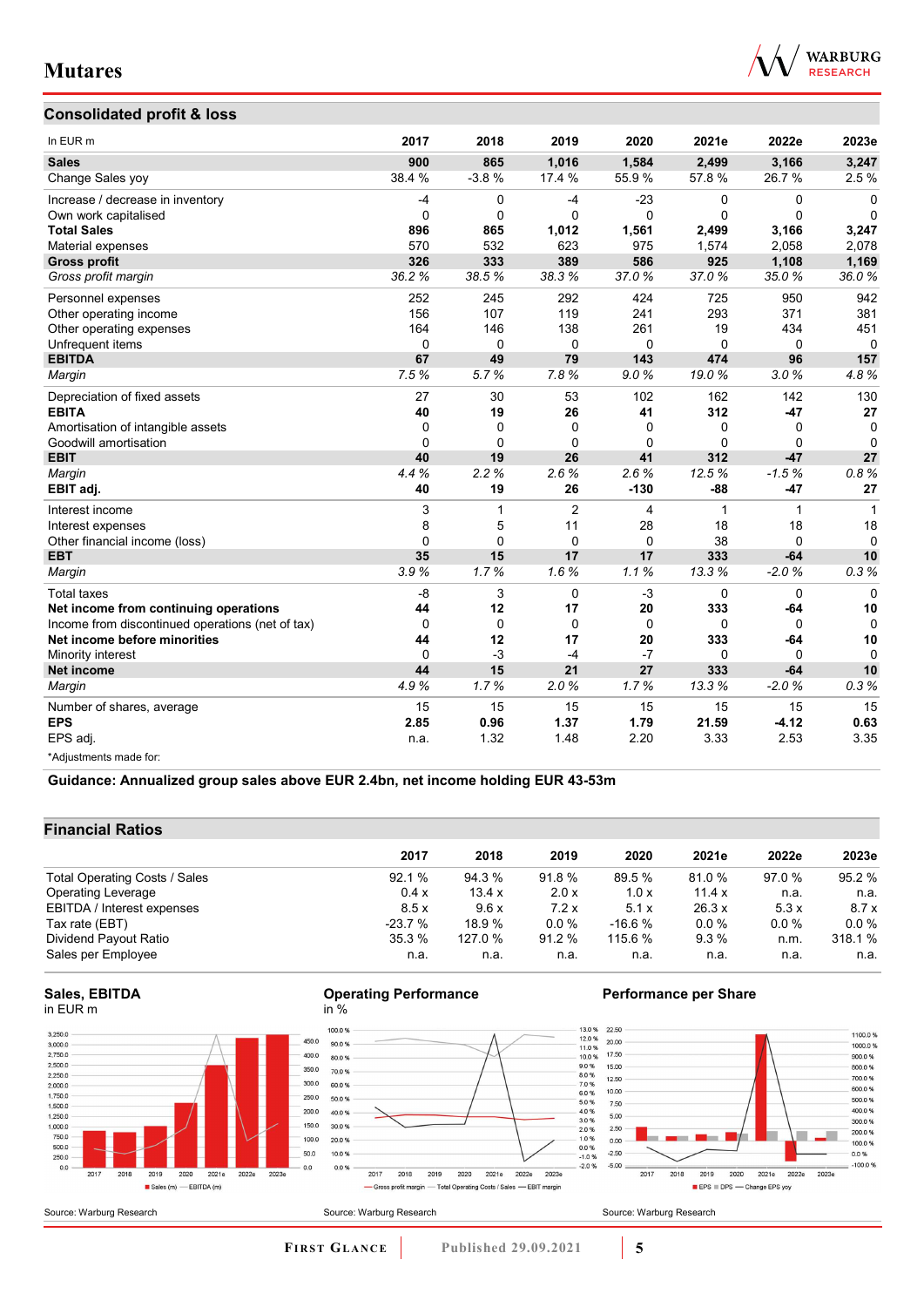# **Consolidated balance sheet**

| In EUR <sub>m</sub>                                     | 2017 | 2018 | 2019 | 2020  | 2021e | 2022e | 2023e |
|---------------------------------------------------------|------|------|------|-------|-------|-------|-------|
| <b>Assets</b>                                           |      |      |      |       |       |       |       |
|                                                         |      |      |      |       |       |       |       |
| Goodwill and other intangible assets                    | 36   | 41   | 59   | 76    | 76    | 76    | 76    |
| thereof other intangible assets                         | 36   | 41   | 59   | 76    | 76    | 76    | 76    |
| thereof Goodwill                                        | 0    | 0    | 0    | 0     | 0     | 0     | 0     |
| Property, plant and equipment                           | 171  | 133  | 176  | 243   | 510   | 398   | 298   |
| <b>Financial assets</b>                                 | 6    | 17   | 17   | 9     | 9     | 9     | 9     |
| Other long-term assets                                  | 4    | 5    | 123  | 150   | 350   | 350   | 350   |
| <b>Fixed assets</b>                                     | 216  | 196  | 375  | 478   | 945   | 833   | 733   |
| Inventories                                             | 131  | 101  | 134  | 204   | 357   | 452   | 464   |
| Accounts receivable                                     | 183  | 163  | 172  | 295   | 466   | 590   | 605   |
| Liquid assets                                           | 99   | 108  | 80   | 145   | 533   | 405   | 404   |
| Other short-term assets                                 | 44   | 62   | 88   | 206   | 206   | 206   | 206   |
| <b>Current assets</b>                                   | 457  | 435  | 474  | 850   | 1,561 | 1,653 | 1,678 |
| <b>Total Assets</b>                                     | 673  | 631  | 849  | 1,327 | 2,506 | 2,486 | 2,411 |
| Liabilities and shareholders' equity                    |      |      |      |       |       |       |       |
| Subscribed capital                                      | 16   | 15   | 15   | 15    | 15    | 15    | 15    |
| Capital reserve                                         | 37   | 37   | 37   | 38    | 38    | 38    | 38    |
| Retained earnings                                       | 111  | 129  | 135  | 144   | 454   | 359   | 338   |
| Other equity components                                 | 3    | $-1$ | $-2$ | $-7$  | $-7$  | $-7$  | $-7$  |
| Shareholders' equity                                    | 166  | 181  | 185  | 190   | 500   | 405   | 384   |
| Minority interest                                       | $-1$ | 27   | 23   | 17    | 17    | 17    | 17    |
| <b>Total equity</b>                                     | 166  | 208  | 208  | 207   | 517   | 422   | 401   |
| Provisions                                              | 147  | 97   | 138  | 210   | 460   | 400   | 330   |
| thereof provisions for pensions and similar obligations | 103  | 47   | 87   | 116   | 166   | 166   | 166   |
| Financial liabilities (total)                           | 160  | 129  | 208  | 374   | 384   | 384   | 384   |
| Short-term financial liabilities                        | 36   | 26   | 41   | 57    | 57    | 57    | 57    |
| Accounts payable                                        | 122  | 144  | 195  | 319   | 503   | 638   | 654   |
| <b>Other liabilities</b>                                | 79   | 53   | 100  | 217   | 642   | 642   | 642   |

## **Financial Ratios**

|                                         | 2017   | 2018   | 2019    | 2020    | 2021e  | 2022e    | 2023e  |
|-----------------------------------------|--------|--------|---------|---------|--------|----------|--------|
| <b>Efficiency of Capital Employment</b> |        |        |         |         |        |          |        |
| <b>Operating Assets Turnover</b>        | 2.5x   | 3.4x   | 3.5x    | 3.8x    | 3.0x   | 3.9x     | 4.6x   |
| Capital Employed Turnover               | 2.7x   | 3.1x   | 2.4x    | 2.9x    | 4.7x   | 5.6x     | 5.9x   |
| <b>ROA</b>                              | 20.4 % | 7.5 %  | 5.5 %   | 5.7%    | 35.2 % | $-7.7%$  | 1.3%   |
| <b>Return on Capital</b>                |        |        |         |         |        |          |        |
| ROCE (NOPAT)                            | 16.6 % | 5.2%   | 7.5%    | 9.8%    | 57.4 % | n.a.     | 4.8%   |
| <b>ROE</b>                              | 30.9 % | 8.5%   | 11.4%   | 14.4 %  | 96.4 % | $-14.1%$ | 2.5%   |
| Adj. ROE                                | n.a.   | 11.6 % | 12.3 %  | 17.8 %  | 14.9 % | 8.7%     | 13.2 % |
| <b>Balance sheet quality</b>            |        |        |         |         |        |          |        |
| Net Debt                                | 164    | 68     | 215     | 345     | 17     | 145      | 146    |
| Net Financial Debt                      | 61     | 21     | 128     | 228     | $-149$ | $-21$    | $-20$  |
| Net Gearing                             | 98.8%  | 32.8%  | 103.5 % | 166.3 % | 3.3%   | 34.3 %   | 36.5%  |
| Net Fin. Debt / EBITDA                  | 90.6%  | 43.2 % | 161.7 % | 160.1 % | n.a.   | n.a.     | n.a.   |
| Book Value / Share                      | 10.7   | 11.7   | 12.0    | 12.3    | 32.3   | 26.1     | 24.8   |
| Book value per share ex intangibles     | 8.4    | 9.0    | 8.2     | 7.4     | 27.4   | 21.2     | 19.9   |

Other liabilities 79 53 100 217 642 642 642 **Liabilities 507 423 640 1,120 1,989 2,064 2,010 Total liabilities and shareholders' equity 673 631 849 1,327 2,506 2,486 2,411**



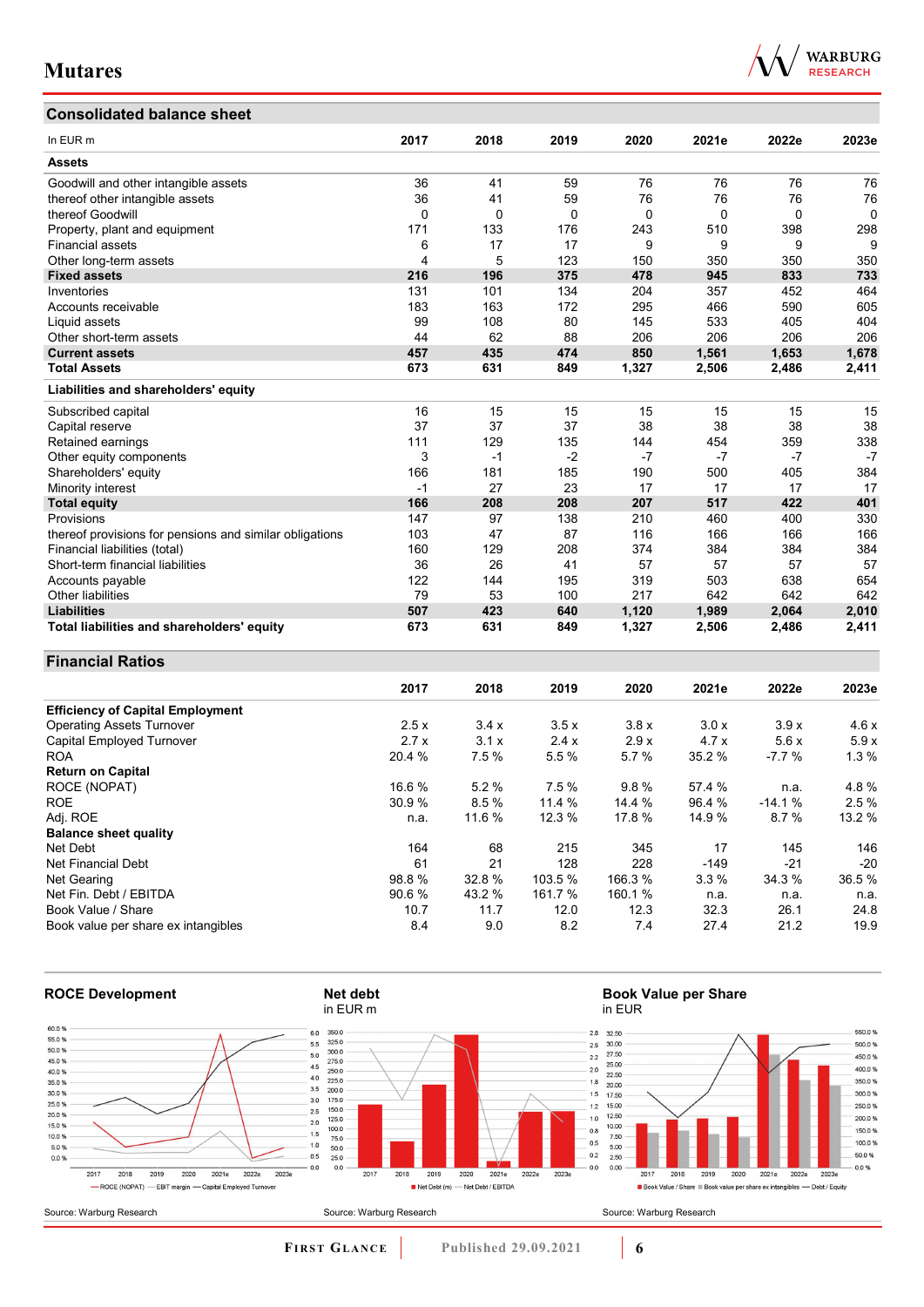## **Consolidated cash flow statement**



| In EUR m                                               | 2017           | 2018     | 2019     | 2020     | 2021e    | 2022e    | 2023e    |
|--------------------------------------------------------|----------------|----------|----------|----------|----------|----------|----------|
| Net income                                             | 44             | 12       | 17       | 20       | 333      | $-64$    | 10       |
| Depreciation of fixed assets                           | 27             | 30       | 53       | 102      | 162      | 142      | 130      |
| Amortisation of goodwill                               | 0              | 0        | 0        | 0        | 0        | 0        | 0        |
| Amortisation of intangible assets                      | 0              | 0        | 0        | 0        | 0        | O        | 0        |
| Increase/decrease in long-term provisions              | 19             | -9       | $-15$    | 29       | 50       | 0        | $\Omega$ |
| Other non-cash income and expenses                     | $-152$         | $-65$    | $-118$   | $-265$   | $-38$    | 0        | 0        |
| Cash Flow before NWC change                            | $-62$          | $-32$    | -63      | $-115$   | 507      | 79       | 140      |
| Increase / decrease in inventory                       | 34             | 13       | 20       | 17       | $-154$   | $-95$    | $-11$    |
| Increase / decrease in accounts receivable             | $-2$           | 39       | 34       | 7        | $-171$   | $-124$   | $-15$    |
| Increase / decrease in accounts payable                | 0              | $-31$    | $-2$     | 48       | 184      | 135      | 16       |
| Increase / decrease in other working capital positions | $\Omega$       | 0        | $\Omega$ | $\Omega$ | $-250$   | $-60$    | $-70$    |
| Increase / decrease in working capital (total)         | 33             | 21       | 53       | 72       | $-390$   | $-145$   | $-80$    |
| Net cash provided by operating activities [1]          | $-29$          | $-11$    | $-11$    | $-43$    | 118      | $-67$    | 59       |
| Investments in intangible assets                       | 0              | 0        | $\Omega$ | $\Omega$ | 0        | $\Omega$ | $\Omega$ |
| Investments in property, plant and equipment           | 0              | 0        | $\Omega$ | $-29$    | $-30$    | $-30$    | $-30$    |
| Payments for acquisitions                              | $\overline{2}$ | 19       | 33       | 79       | 275      | 0        | 0        |
| <b>Financial investments</b>                           | $\Omega$       | $\Omega$ | $\Omega$ |          | $\Omega$ | 0        | 0        |
| Income from asset disposals                            | 25             | $-3$     | 23       |          | 38       | 0        | O        |
| Net cash provided by investing activities [2]          | 24             | -3       | 44       | 51       | 283      | $-30$    | $-30$    |
| Change in financial liabilities                        | 12             | $\Omega$ | $\Omega$ | 104      | 10       | 0        | $\Omega$ |
| Dividends paid                                         | $-5$           | $-15$    | $-15$    | $-15$    | $-23$    | $-31$    | $-31$    |
| Purchase of own shares                                 | 0              | $-3$     | 0        | $-3$     | $\Omega$ | 0        | 0        |
| Capital measures                                       | $\Omega$       | 0        | $\Omega$ | $\Omega$ | 0        | 0        | 0        |
| Other                                                  | 28             | 42       | $-47$    | $-29$    | 0        | 0        | O        |
| Net cash provided by financing activities [3]          | 35             | 23       | $-62$    | 58       | $-13$    | $-31$    | $-31$    |
| Change in liquid funds [1]+[2]+[3]                     | 29             | 9        | $-29$    | 66       | 387      | $-128$   | $-2$     |
| Effects of exchange-rate changes on cash               | 0              | 0        | 0        | -1       | 0        | 0        | O        |
| Cash and cash equivalent at end of period              | 99             | 108      | 80       | 145      | 533      | 405      | 404      |

## **Financial Ratios**

|                                      | 2017     | 2018      | 2019      | 2020      | 2021e   | 2022e   | 2023e   |
|--------------------------------------|----------|-----------|-----------|-----------|---------|---------|---------|
| <b>Cash Flow</b>                     |          |           |           |           |         |         |         |
| <b>FCF</b>                           | -33      | $-31$     | $-21$     | $-73$     | 88      | $-97$   | 29      |
| Free Cash Flow / Sales               | $-3.6%$  | $-3.6%$   | $-2.1%$   | $-4.6%$   | 3.5%    | $-3.1%$ | 0.9%    |
| Free Cash Flow Potential             | 75       | 46        | 79        | 146       | 474     | 96      | 157     |
| Free Cash Flow / Net Profit          | $-74.2%$ | $-212.2%$ | $-102.9%$ | $-269.0%$ | 26.3 %  | 151.4 % | 302.0 % |
| Interest Received / Avg. Cash        | 4.0%     | 0.5%      | 1.6%      | 3.5%      | 0.3%    | 0.2%    | 0.2%    |
| Interest Paid / Avg. Debt            | 5.9%     | 3.5%      | 6.5%      | 9.7%      | 4.8%    | 4.7%    | 4.7%    |
| <b>Management of Funds</b>           |          |           |           |           |         |         |         |
| Investment ratio                     | $0.0\%$  | $0.0\%$   | 0.0%      | $1.8 \%$  | 1.2%    | 0.9%    | 0.9%    |
| Maint. Capex / Sales                 | $0.0\%$  | $0.0\%$   | $0.0\%$   | $0.0\%$   | $0.0\%$ | $0.0\%$ | 0.0%    |
| Capex / Dep                          | $0.0\%$  | $0.0\%$   | 0.0%      | 28.3 %    | 18.5 %  | 21.1 %  | 23.1 %  |
| Avg. Working Capital / Sales         | 21.6 %   | 18.0 %    | 11.4 %    | 9.2%      | 10.0%   | 11.4 %  | 12.6%   |
| Trade Debtors / Trade Creditors      | 149.4 %  | 113.3 %   | 88.5 %    | 92.5%     | 92.5 %  | 92.5 %  | 92.5 %  |
| <b>Inventory Turnover</b>            | 4.3x     | 5.3x      | 4.6x      | 4.8x      | 4.4x    | 4.5x    | 4.5x    |
| Receivables collection period (days) | 74       | 69        | 62        | 68        | 68      | 68      | 68      |
| Payables payment period (days)       | 78       | 99        | 114       | 119       | 117     | 113     | 115     |
| Cash conversion cycle (Days)         | 80       | 39        | 26        | 25        | 34      | 35      | 35      |





**Free Cash Flow Generation**

**Working Capital**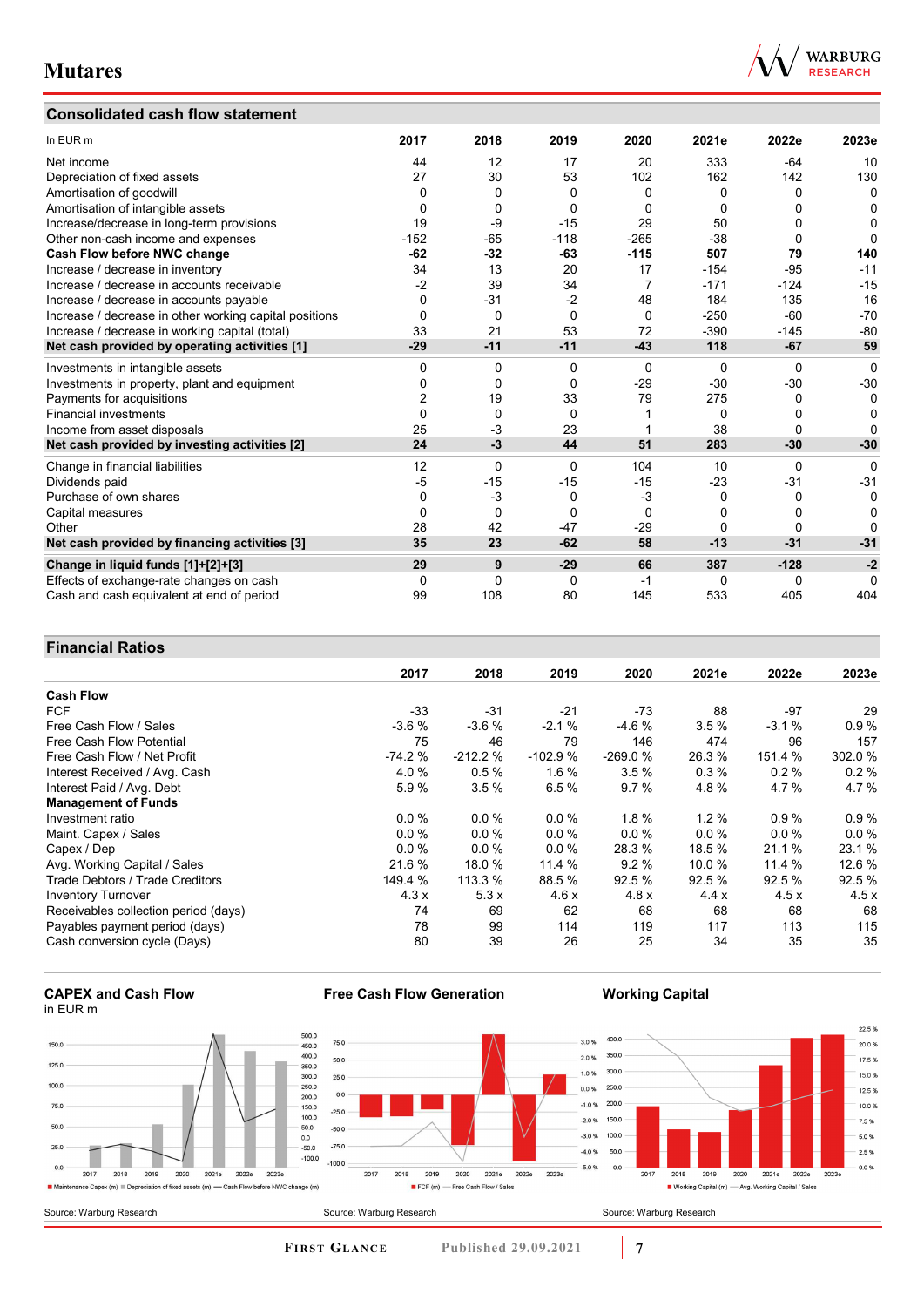

## **LEGAL DISCLAIMER**

This research report ("investment recommendation") was prepared by the Warburg Research GmbH, a fully owned subsidiary of the M.M.Warburg & CO (AG & Co.) KGaA and is passed on by the M.M.Warburg & CO (AG & Co.) KGaA. It is intended solely for the recipient and may not be passed on to another company without their prior consent, regardless of whether the company is part of the same corporation or not. It contains selected information and does not purport to be complete. The investment recommendation is based on publicly available information and data ("information") believed to be accurate and complete. Warburg Research GmbH neither examines the information for accuracy and completeness, nor guarantees its accuracy and completeness. Possible errors or incompleteness of the information do not constitute grounds for liability of M.M.Warburg & CO (AG & Co.) KGaA or Warburg Research GmbH for damages of any kind whatsoever, and M.M.Warburg & CO (AG & Co.) KGaA and Warburg Research GmbH are not liable for indirect and/or direct and/or consequential damages. In particular, neither M.M.Warburg & CO (AG & Co.) KGaA nor Warburg Research GmbH are liable for the statements, plans or other details contained in these investment recommendations concerning the examined companies, their affiliated companies, strategies, economic situations, market and competitive situations, regulatory environment, etc. Although due care has been taken in compiling this investment recommendation, it cannot be excluded that it is incomplete or contains errors. M.M.Warburg & CO (AG & Co.) KGaA and Warburg Research GmbH, their shareholders and employees are not liable for the accuracy and completeness of the statements, estimations and the conclusions derived from the information contained in this investment recommendation. Provided a investment recommendation is being transmitted in connection with an existing contractual relationship, i.e. financial advisory or similar services, the liability of M.M.Warburg & CO (AG & Co.) KGaA and Warburg Research GmbH shall be restricted to gross negligence and wilful misconduct. In case of failure in essential tasks, M.M.Warburg & CO (AG & Co.) KGaA and Warburg Research GmbH are liable for normal negligence. In any case, the liability of M.M.Warburg & CO (AG & Co.) KGaA and Warburg Research GmbH is limited to typical, expectable damages. This investment recommendation does not constitute an offer or a solicitation of an offer for the purchase or sale of any security. Partners, directors or employees of M.M.Warburg & CO (AG & Co.) KGaA, Warburg Research GmbH or affiliated companies may serve in a position of responsibility, i.e. on the board of directors of companies mentioned in the report. Opinions expressed in this investment recommendation are subject to change without notice. All rights reserved.

## **COPYRIGHT NOTICE**

This work including all its parts is protected by copyright. Any use beyond the limits provided by copyright law without permission is prohibited and punishable. This applies, in particular, to reproductions, translations, microfilming, and storage and processing on electronic media of the entire content or parts thereof.

#### **DISCLOSURE ACCORDING TO §85 OF THE GERMAN SECURITIES TRADING ACT (WPHG), MAR AND MIFID II INCL. COMMISSION DELEGATED REGULATION (EU) 2016/958 AND (EU) 2017/565**

The valuation underlying the investment recommendation for the company analysed here is based on generally accepted and widely used methods of fundamental analysis, such as e.g. DCF Model, Free Cash Flow Value Potential, NAV, Peer Group Comparison or Sum of the Parts Model (see also [http://www.mmwarburg.de/disclaimer/disclaimer.htm#Valuation\)](http://www.mmwarburg.de/disclaimer/disclaimer.htm#Valuation). The result of this fundamental valuation is modified to take into consideration the analyst's assessment as regards the expected development of investor sentiment and its impact on the share price.

Independent of the applied valuation methods, there is the risk that the price target will not be met, for instance because of unforeseen changes in demand for the company's products, changes in management, technology, economic development, interest rate development, operating and/or material costs, competitive pressure, supervisory law, exchange rate, tax rate etc. For investments in foreign markets and instruments there are further risks, generally based on exchange rate changes or changes in political and social conditions.

This commentary reflects the opinion of the relevant author at the point in time of its compilation. A change in the fundamental factors underlying the valuation can mean that the valuation is subsequently no longer accurate. Whether, or in what time frame, an update of this commentary follows is not determined in advance.

Additional internal and organisational arrangements to prevent or to deal with conflicts of interest have been implemented. Among these are the spatial separation of Warburg Research GmbH from M.M.Warburg & CO (AG & Co.) KGaA and the creation of areas of confidentiality. This prevents the exchange of information, which could form the basis of conflicts of interest for Warburg Research GmbH in terms of the analysed issuers or their financial instruments.

The analysts of Warburg Research GmbH do not receive a gratuity – directly or indirectly – from the investment banking activities of M.M.Warburg & CO (AG & Co.) KGaA or of any company within the Warburg-Group.

All prices of financial instruments given in this investment recommendation are the closing prices on the last stock-market trading day before the publication date stated, unless another point in time is explicitly stated.

M.M.Warburg & CO (AG & Co.) KGaA and Warburg Research GmbH are subject to the supervision of the Federal Financial Supervisory Authority, BaFin. M.M.Warburg & CO (AG & Co.) KGaA is additionally subject to the supervision of the European Central Bank (ECB).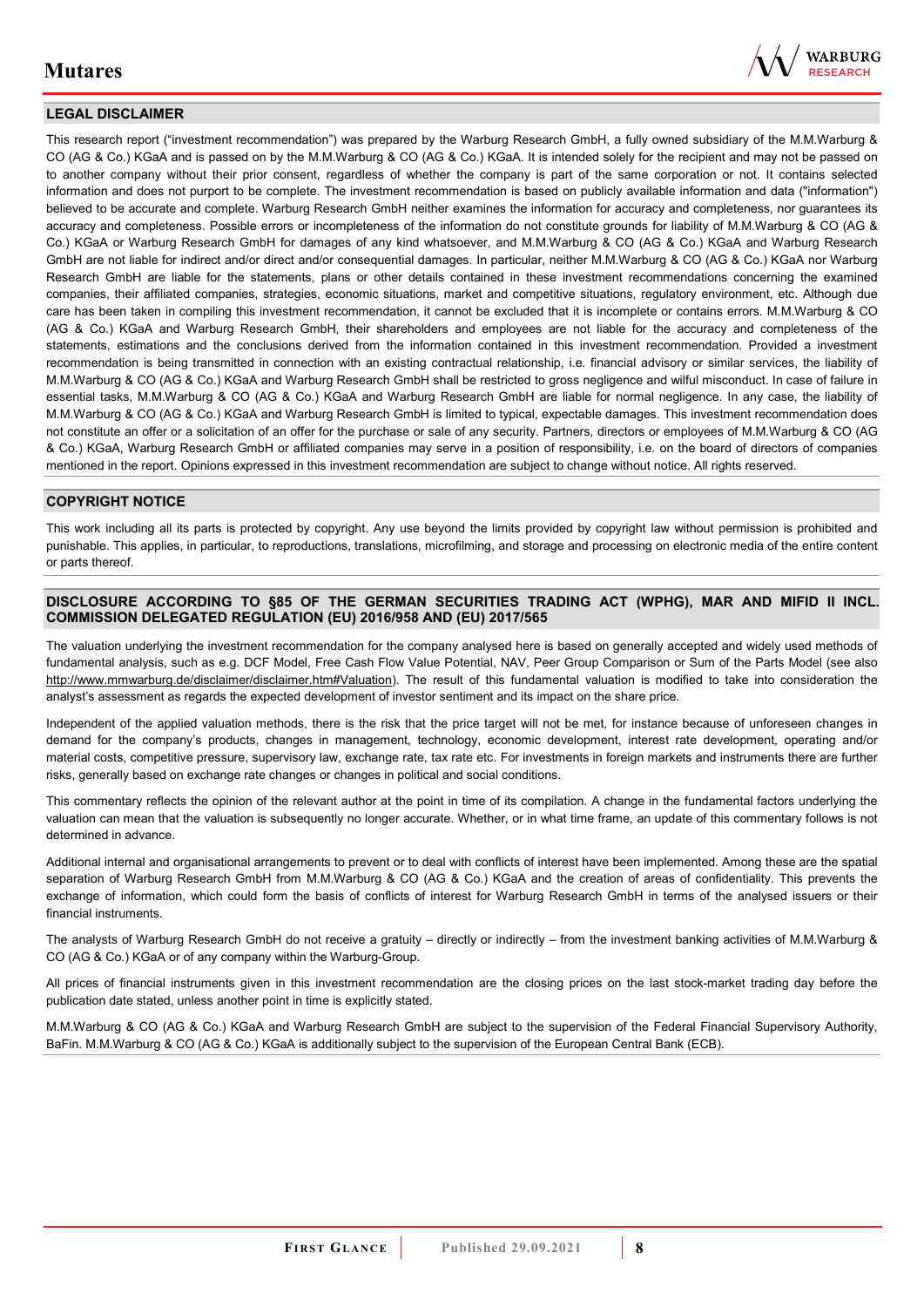

## **SOURCES**

All **data and consensus estimates** have been obtained from FactSet except where stated otherwise.

The **Warburg ESG Risk Score** is based on information © 2020 MSCI ESG Research LLC. Reproduced by permission. Although Warburg Research's information providers, including without limitation, MSCI ESG Research LLC and its affiliates (the "ESG Parties"), obtain information (the "Information") from sources they consider reliable, none of the ESG Parties warrants or guarantees the originality, accuracy and/or completeness, of any data herein and expressly disclaim all express or implied warranties, including those of merchantability and fitness for a particular purpose. The Information may only be used for your internal use, may not be reproduced or redisseminated in any form and may not be used as a basis for, or a component, of any financial instruments or products indices. Further, none of the Information can in and of itself be used to determine which securities to buy or sell or when to buy or sell them. None of the ESG Parties shall have any liability for any errors or omissions in connection with any data herein, or any liability for any direct, indirect, special, punitive, consequential or any other damage (including lost profits) even if notified of the possibility.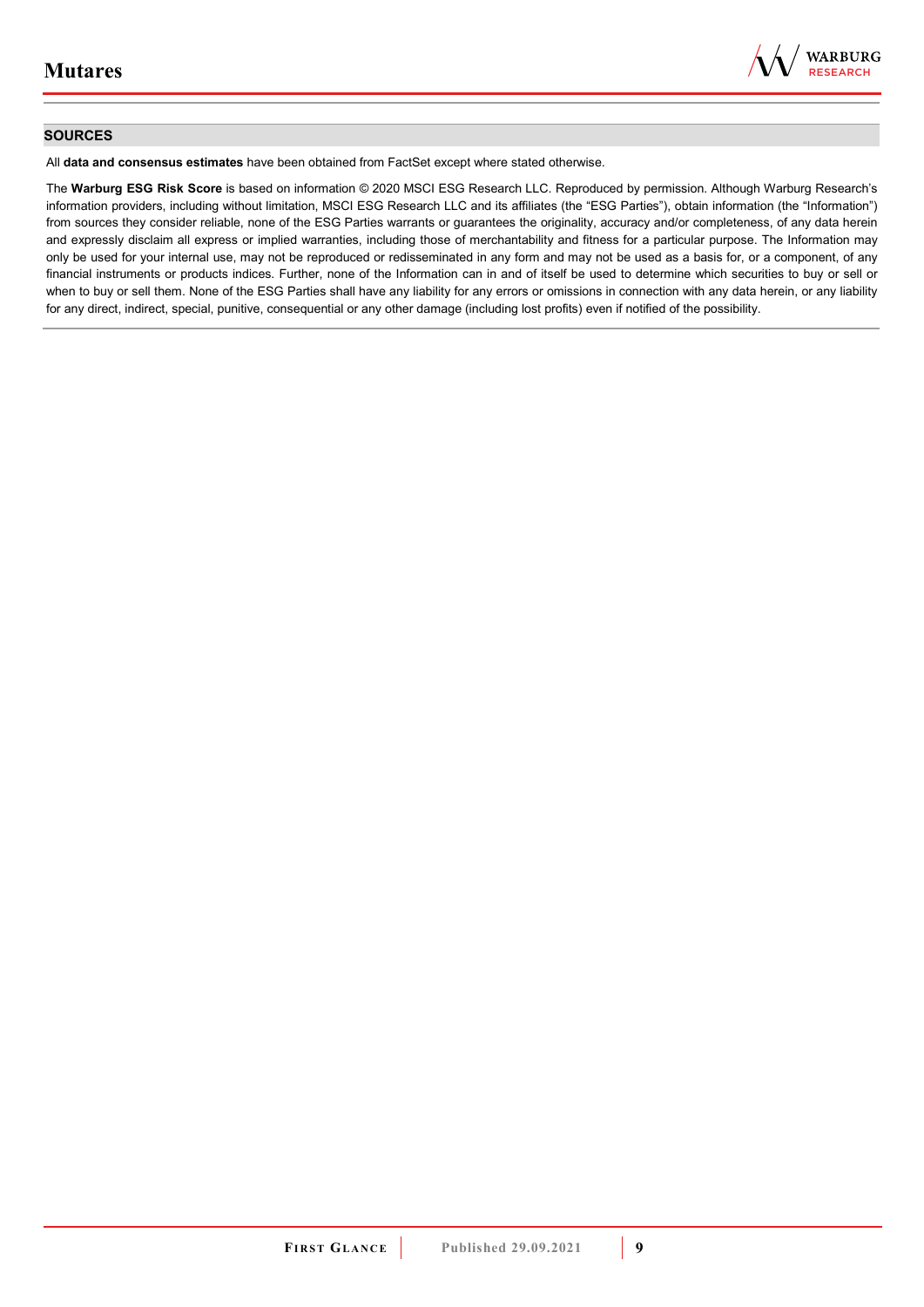

#### **Additional information for clients in the United States**

1. This research report (the "Report") is a product of Warburg Research GmbH, Germany, a fully owned subsidiary of M.M.Warburg & CO (AG & Co.)

KGaA, Germany (in the following collectively "Warburg"). Warburg is the employer of the research analyst(s), who have prepared the Report. The research analyst(s) reside outside the United States and are not associated persons of any U.S. regulated broker-dealer and therefore are not subject to the supervision of any U.S. regulated broker-dealer.

2. The Report is provided in the United States for distribution solely to "major U.S. institutional investors" under Rule 15a-6 of the U.S. Securities Exchange Act of 1934 by CIC.

3. CIC (Crédit Industriel et Commercial) and M.M. Warburg & CO have concluded a Research Distribution Agreement that gives CIC Market Solutions exclusive distribution in France, the US and Canada of the Warburg Research GmbH research product.

4. The research reports are distributed in the United States of America by CIC ("CIC") pursuant to a SEC Rule 15a-6 agreement with CIC Market Solutions Inc ("CICI"), a U.S. registered broker-dealer and a related company of CIC, and are distributed solely to persons who qualify as "Major U.S. Institutional Investors" as defined in SEC Rule 15a-6 under the Securities Exchange Act of 1934.

5. Any person who is not a Major U.S. Institutional Investor must not rely on this communication. The delivery of this research report to any person in the United States of America is not a recommendation to effect any transactions in the securities discussed herein, or an endorsement of any opinion expressed herein.

#### **Reference in accordance with section 85 of the German Securities Trading Act (WpHG) and Art. 20 MAR regarding possible conflicts of interest with companies analysed:**

- **-1-** Warburg Research, or an affiliated company, or an employee of one of these companies responsible for the compilation of the research, hold a **share of more than 5%** of the equity capital of the analysed company.
- **-2-**  Warburg Research, or an affiliated company, within the last twelve months participated in the **management of a consortium** for an issue in the course of a public offering of such financial instruments, which are, or the issuer of which is, the subject of the investment recommendation.
- **-3-** Companies affiliated with Warburg Research **manage financial instruments**, which are, or the issuers of which are, subject of the investment recommendation, in a market based on the provision of buy or sell contracts.

MMWB, Warburg Research, or an affiliated company, reached an agreement with the issuer to provide **investment banking and/or investment services** and the relevant agreement was in force in the last 12 months or there arose for this period, based on the relevant

- **-4**  agreement, the obligation to provide or to receive a service or compensation - provided that this disclosure does not result in the disclosure of confidential business information.
- **-5-** The company compiling the analysis or an affiliated company had reached an **agreement on the compilation of the investment recommendation** with the analysed company.
- **-6a-** Warburg Research, or an affiliated company, holds a **net long position of more than 0.5%** of the total issued share capital of the analysed company.
- **-6b-** Warburg Research, or an affiliated company, holds a **net short position of more than 0.5%** of the total issued share capital of the analysed company.
- **-6c-** The issuer holds shares of more than 5% of the total issued capital of Warburg Research or an affiliated company.
- **-7-** The company preparing the analysis as well as its affiliated companies and employees have **other important interests** in relation to the analysed company, such as, for example, the exercising of mandates at analysed companies.

| Company        |   | Disclosure Link to the historical price targets and rating changes (last 12 months) |
|----------------|---|-------------------------------------------------------------------------------------|
| <b>Mutares</b> | h | http://www.mmwarburg.com/disclaimer/disclaimer_en/DE000A2NB650.htm                  |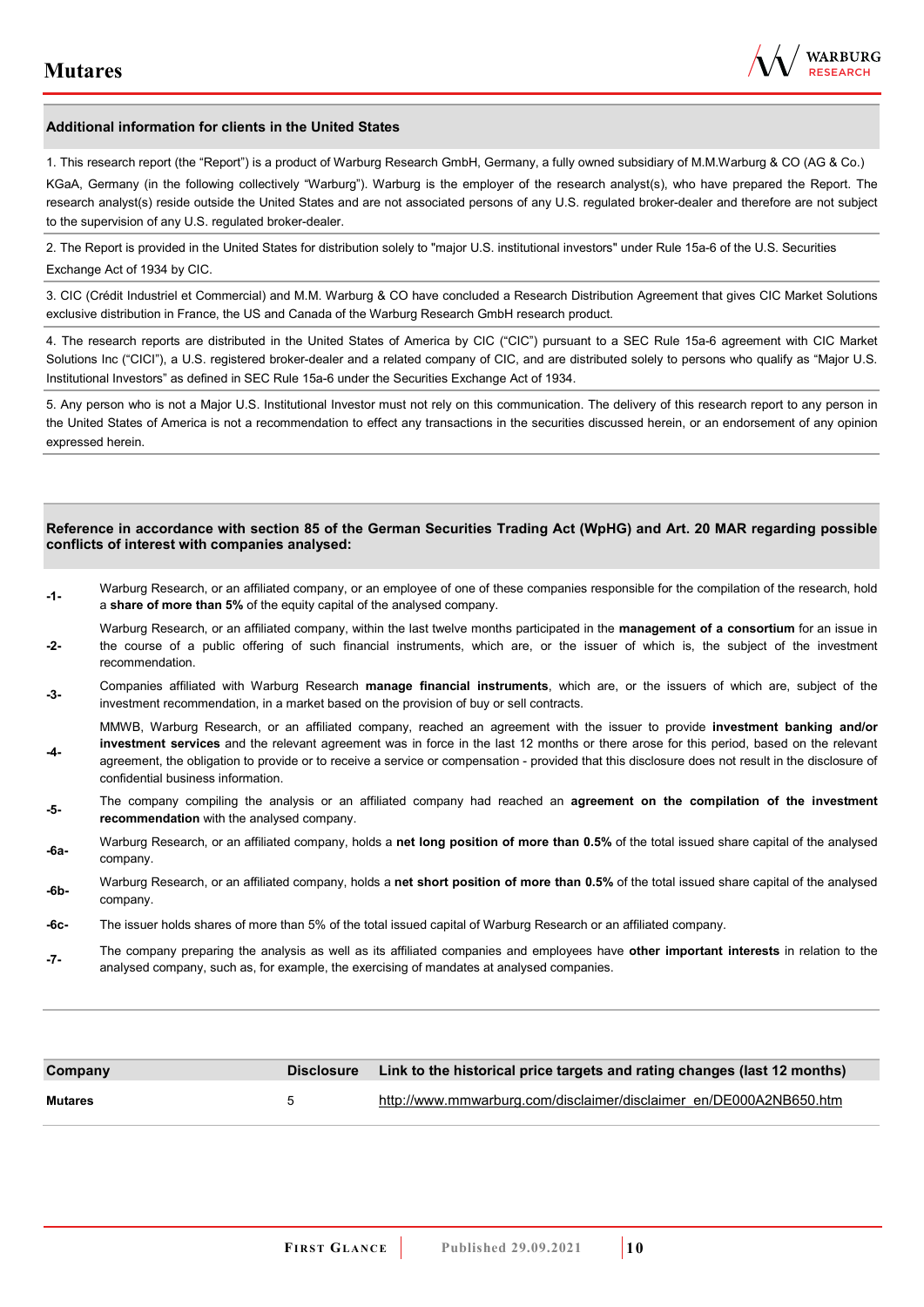

## **INVESTMENT RECOMMENDATION**

Investment recommendation: expected direction of the share price development of the financial instrument up to the given price target in the opinion of the analyst who covers this financial instrument.

| -B-             | Buy:                     | The price of the analysed financial instrument is expected to rise over the next 12 months.                  |
|-----------------|--------------------------|--------------------------------------------------------------------------------------------------------------|
| -H-             | Hold:                    | The price of the analysed financial instrument is expected to remain mostly flat over the next 12<br>months. |
| -S-             | Sell:                    | The price of the analysed financial instrument is expected to fall over the next 12 months.                  |
| $\frac{16}{16}$ | <b>Rating suspended:</b> | The available information currently does not permit an evaluation of the company.                            |

#### **WARBURG RESEARCH GMBH – ANALYSED RESEARCH UNIVERSE BY RATING**

| Rating           | <b>Number of stocks</b> | % of Universe |
|------------------|-------------------------|---------------|
| Buy              | 146                     | 68            |
| Hold             | 59                      | 27            |
| Sell             | 7                       | 3             |
| Rating suspended | 3                       | -1            |
| <b>Total</b>     | 215                     | 100           |

## **WARBURG RESEARCH GMBH – ANALYSED RESEARCH UNIVERSE BY RATING …**

**… taking into account only those companies which were provided with major investment services in the last twelve months.** 

| Rating           | <b>Number of stocks</b> | % of Universe |
|------------------|-------------------------|---------------|
| Buy              | 45                      | 78            |
| Hold             | 11                      | 19            |
| Sell             | 0                       | $\mathbf 0$   |
| Rating suspended | 2                       | 3             |
| Total            | 58                      | 100           |

#### **PRICE AND RATING HISTORY MUTARES AS OF 29.09.2021**



Markings in the chart show rating changes by Warburg Research GmbH in the last 12 months. Every marking details the date and closing price on the day of the rating change.